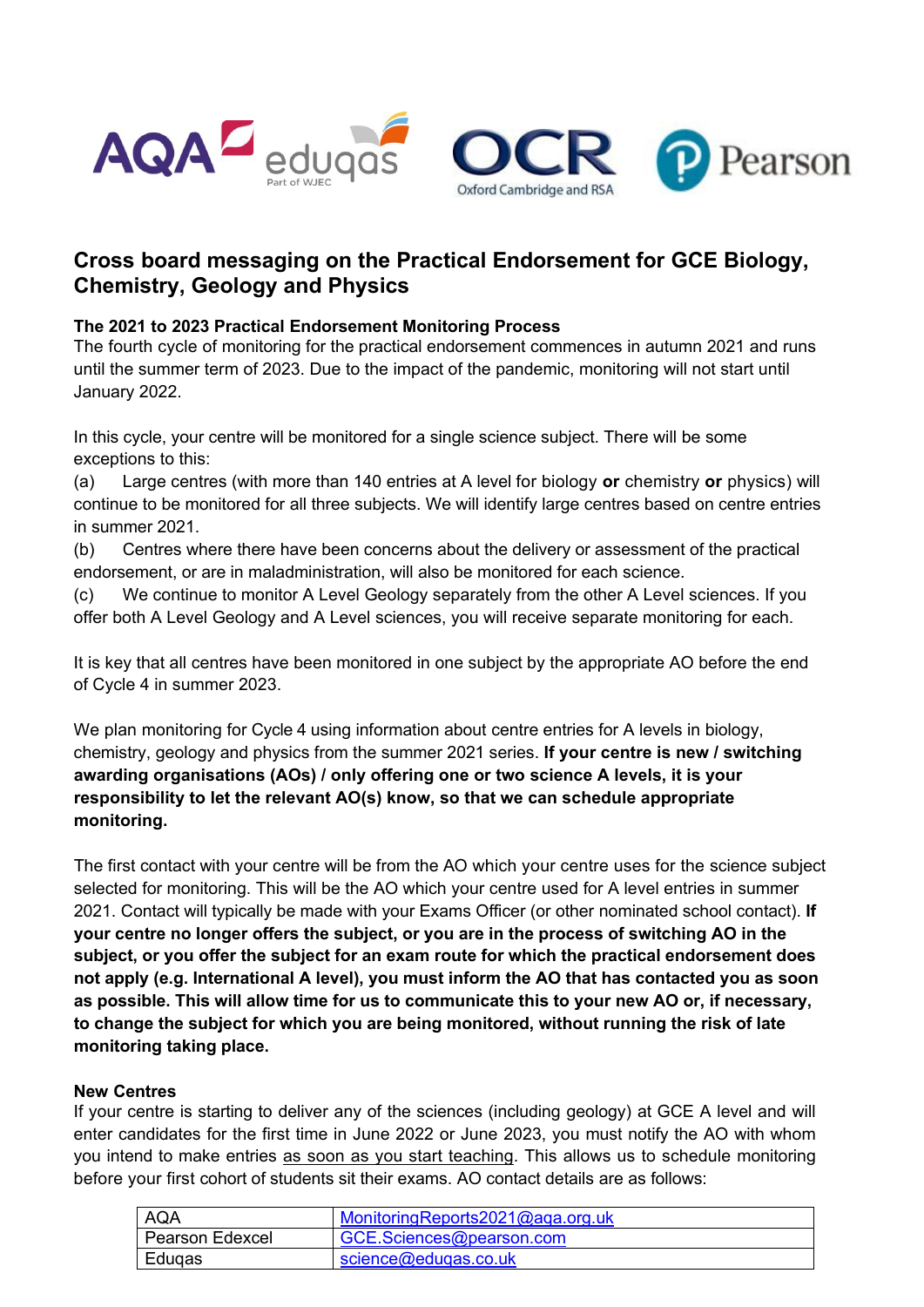| $\overline{)$ OCR | Science@OCR.org.uk |
|-------------------|--------------------|
|                   |                    |

Although AOs work hard try to ensure that new centres receive the appropriate monitoring, **centres who present late for monitoring may not be monitored in time to award the endorsement.**

#### **Switching exam boards**

We have used information from entry data from summer 2021 to allocate centres to a Monitor from the appropriate AO. If your centre has switched AO in a science subject, you should notify your old and new AOs when the switch to teaching the new specification takes place. Do check, when your Monitor makes contact, that they are for the correct AO for the specification you are now following. If you are in the process of switching AOs and teach different AO specifications in Year 12 and Year 13, your monitoring will involve your outgoing AO and your final Year 13 cohort with them.

#### **Training**

It is still a requirement that Lead Teachers for each subject should have undertaken the training provided by their AO. This training is free of charge and may be accessed as follows:

| <b>AQA</b> | Practical endorsement - mandatory training for all Lead teachers        |
|------------|-------------------------------------------------------------------------|
| Pearson    | Send your name and centre number to alevelscienceupdates@pearson.com    |
| (Edexcel)  | Instructions are sent by auto-reply (NB this mail box is not monitored) |
| Edugas     | https://varndean.adobeconnect.com/pr3ueleeqis5/?pro                     |
|            | to=true                                                                 |
| <b>OCR</b> | http://practicalendorsement.ocr.org.uk/                                 |

Lead Teachers have overall responsibility for A Level Science/Geology practical work at the centre. Lead teachers are expected to cascade this training throughout each department if all science teachers do not complete it individually. Many of the online resources detailed above are accessible to all teachers, so may also be used as departmental CPD.

Lead Teachers continuing in post do not have to repeat the training but will want to ensure that any staff who are new to their centre are fully aware of the assessment requirements of the practical endorsement. If your centre is switching AOs for a subject, you will need to complete the Lead Teacher training from the AO to which you are switching.

### **Standardisation within Centres**

There should be communication and training within your centre so that the outcomes for learners are consistent across teaching sets. This is in line with the Centre Declaration Form that your Head Teacher will sign and submit at the end of the course.

While the opportunity for standardisation is not the same as with internally-marked non-examined assessments, there should be dialogue and the possibility for observations of other staff to ensure the comparability of outcomes. The standardisation methods you adopt will be captured on the Monitoring Report Form at the time of your monitoring.

The common requirements of the practical endorsement allow centres to ensure that the criteria for the Common Practical Assessment Criteria (CPAC) are being implemented and recorded in all situations, including those where A levels from different AOs are being delivered by one centre.

### **Candidate and Centre records**

Aside from providing evidence of candidate work as part of the monitoring process, there is no further requirement for you to retain candidate work, especially as candidates may wish to have access to it for revision. Similarly, you do not need to retain your centre records of CPAC assessment once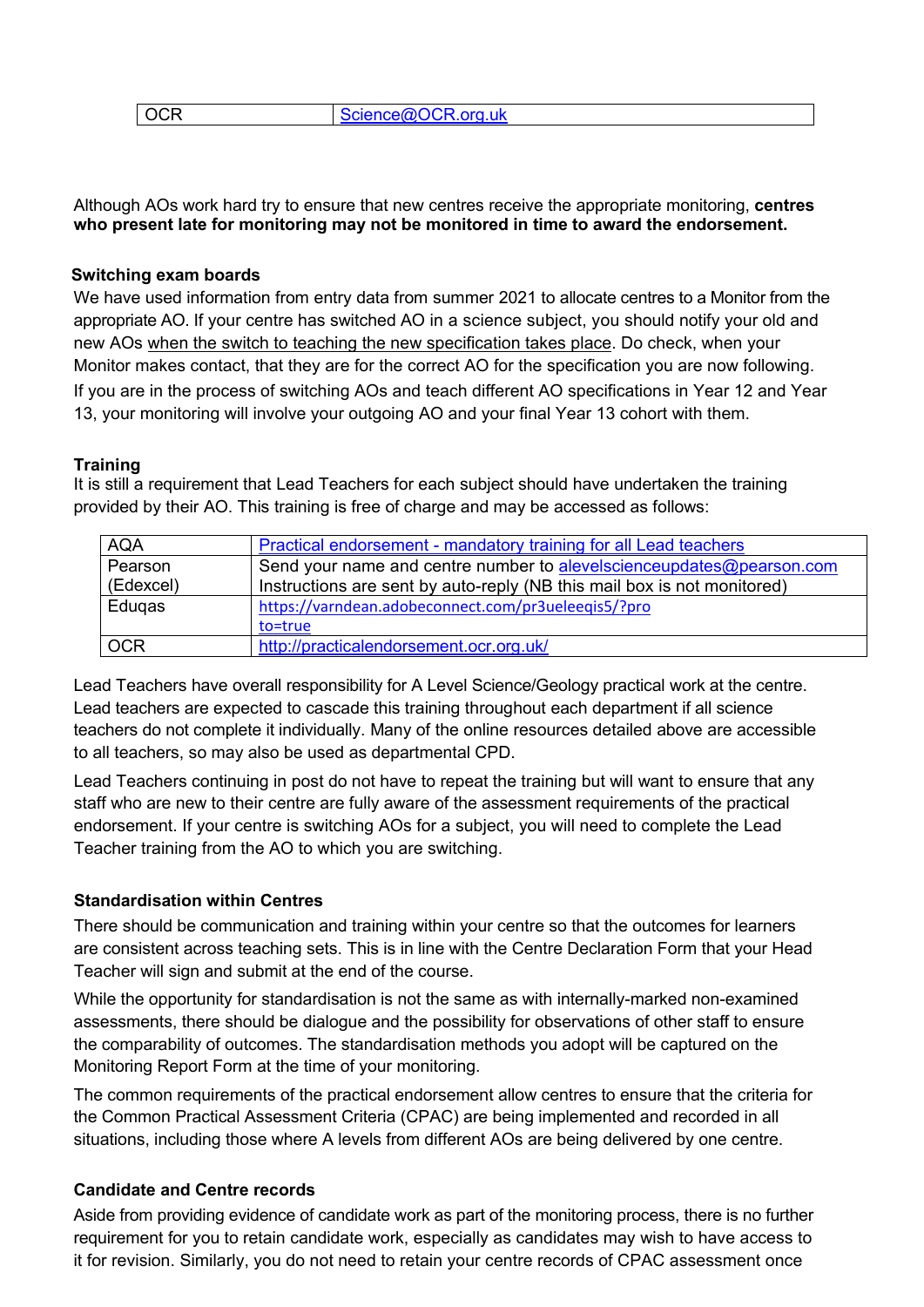decisions have been communicated to AOs in May each year.

Re-sit candidates will often carry forward a result. However, you may want to retain a record of the CPAC tracking spreadsheet in cases of students completing practical work but ultimately not entering for the exams, in case they want to use this work as evidence for a future entry.

## **Consortium arrangements**

Consortium arrangements only apply where teaching and assessment for the practical endorsement is shared between centres for a subject; that is, students from more than one centre are taught together and assessed together by staff at only one centre in the group.

A consortium arrangement does not exist if centres simply share common resources but teaching and assessment takes place at each site. For example, federations or academy trusts frequently have shared resources and training, but students are taught and assessed separately at each school in the group.

If you have a consortium arrangement with another centre, your Monitor will ask you to provide evidence of the arrangement when they first contact you. You will need to state clearly how the consortium works, for example, in all subjects or just one. This detail will be captured on your monitoring report.

Where a consortium arrangement exists, monitoring will routinely be scheduled for the centre where the teaching and assessment of practical work takes place, in order to quality assure the assessment decisions made by teachers. Only one centre in the consortium will be monitored per subject.

Consortium arrangements need to be active. A consortium arrangement does not exist if, for example, a private tuition college has an arrangement on paper, but students do not actually engage in practical work at the host centre.

## **Informal consortium arrangements**

Consortium arrangements tend to cover centres in the same locality. However, there are some examples where students registered at one centre are sent to a different host centre, often some distance away, to undertake practical work through an intensive course. Such arrangements form a type of consortium and the guidance given in the previous paragraph applies.

Centres who wish to take advantage of this sort of consortium are advised that AOs will require these arrangements to be actively in use, and not simply of a theoretical nature.

## **Tutorial colleges, private entries and home schooling**

Provision of the practical endorsement and associated practical activities is a regulatory requirement. Any centre which offers A level science tuition must provide opportunities for learners to demonstrate their practical competency through a minimum number of practical activities (to fulfil the requirements of the practical endorsement). This will be confirmed through monitoring, which will also confirm that the centre is assessing learners correctly against the CPAC.

Centres who do not make this provision are in breach of the regulations for the reformed GCE A level science qualifications. This breach is subject to a series of sanctions from the regulator such as those for malpractice or maladministration, which will be instigated by the AO conducting monitoring of the centre, and communicated with all other AOs.

The exception to the situation above is that a tutorial college may accept candidates who are re-sitting the A level, as long as these candidates already have a certificated result for the practical endorsement from an earlier attempt. See the later section on resit candidates.

Private candidates (home schooled, self-taught, or receiving private tuition) can be entered for examinations at a centre even if they are not enrolled as a learner there. As the practical endorsement is an essential part of the course, a centre accepting a private candidate should be in a position to offer private candidates the opportunity to complete the practical endorsement, even if the candidate